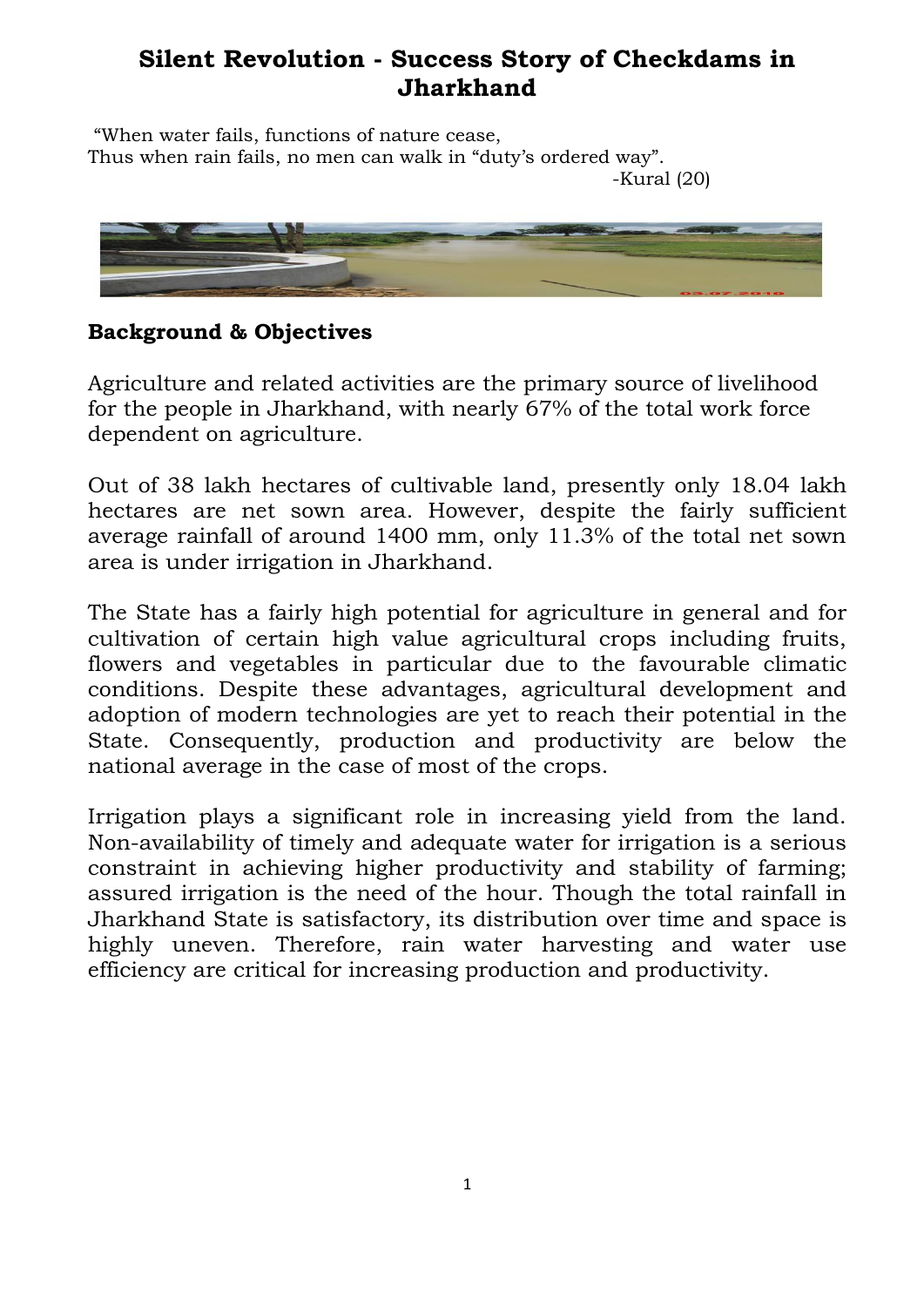

## **Intervention**

The water holding capacity of the State soil is very low due to porous nature of the soil and undulating topography. The annual average rainfall in the state is approx 1200-1400 mm, which occurs mainly during the monsoon months i.e. during June-Sept. Out of the total rain, 60% is wasted due to surface run-off and leaching and only 40% rainwater remains available for crop use. Given the geographical and soil conditions, the most effective method of rainwater harvesting in Jharkhand is to collect runoff in streams (*nala*s) through construction of small check dams that will enhance water conservation as well as control soil erosion.

Approximately 80% of the farmers in the region are small and marginal (<2 ha) and the high cost of investment in soil & irrigation development is beyond the reach of most rural families. Therefore, Participatory Integrated and Improved Community Irrigation Projects have been promoted with subsidy up to 90% of the project cost with the following structures:

- Birsa Pucca Check Dam (BPCD)
- Loose Boulder Check Dam (LBCD) and Guard Wall
- Lift Irrigation System (Including Sunken Well, Pump House, 8hp Diesel Pump set and underground PVC pipe system (with  $4kg/cm<sup>2</sup>$ )

Participatory community irrigation management (PCIM) through Water Users Associations (*Pani Panchayats*) has been encouraged to maximize the benefit from the available water*.* Capacity building of *Pani Panchayats* has been taken up to bring about awareness of rights, roles and responsibilities of these groups for effective utilization and monitoring of water allotted to them.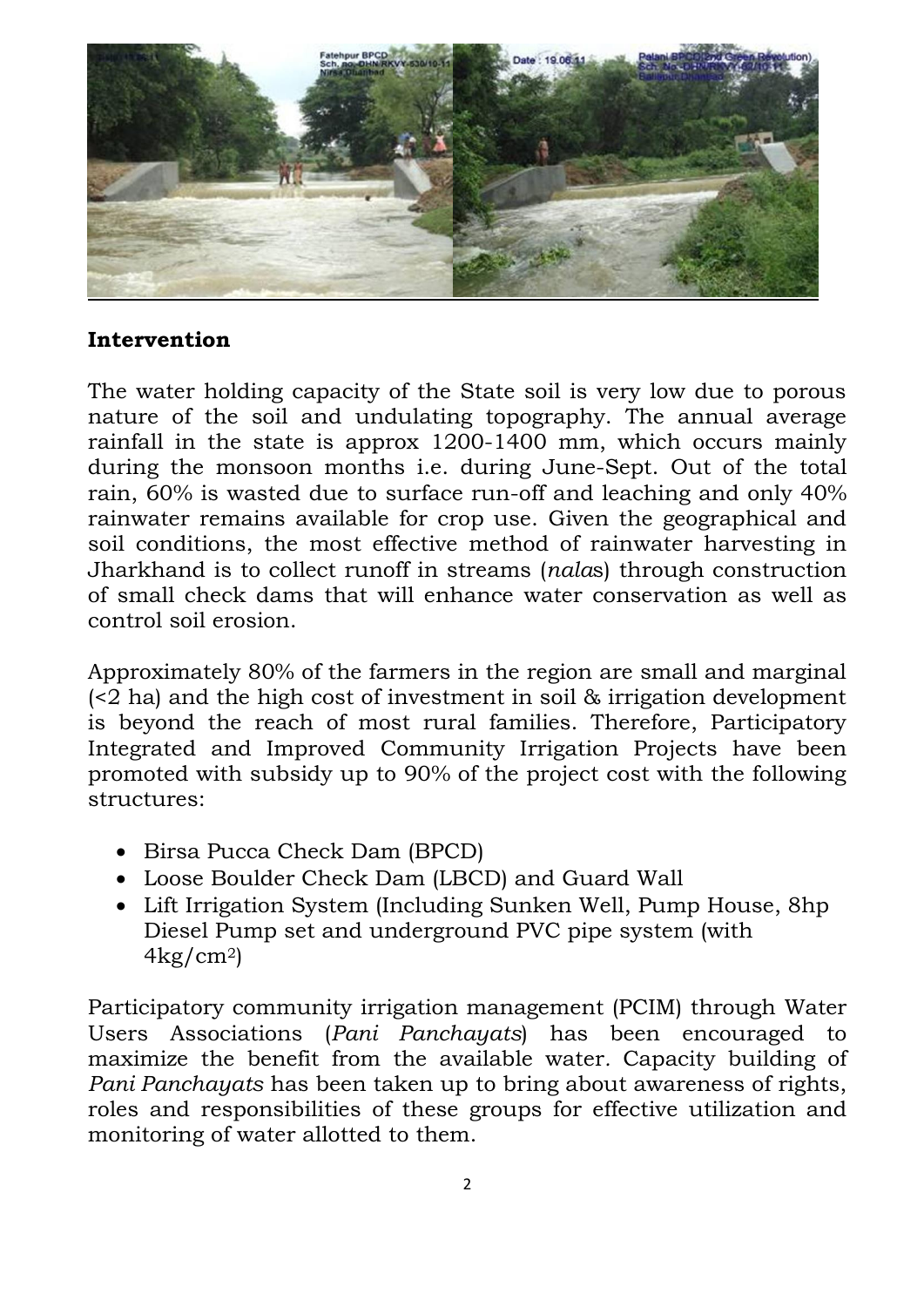

For better water utilisation in the targeted areas, irrigation water is supplied through underground conduits to minimize transmission loss and Rotational Water Supply System has been adopted for effective use of water.

Assured irrigation of at least 90- 100% in kharif season, 80- 90% in Rabi season and 20-30% in summer season has been made available for cultivable land in each cluster of 20-25 ha. This has been achieved by a suitable combination of flow irrigation, as well as micro irrigation system.

Micro Irrigation (drip and sprinkler irrigation) helps farmers in saving water, increasing yield, supporting new technological packages and increasing employment. Micro irrigation is being promoted in a big way in the State by providing subsidies upto 90% of cost for setting up drip and sprinkler irrigation system and this will go long way in efficient use of water.

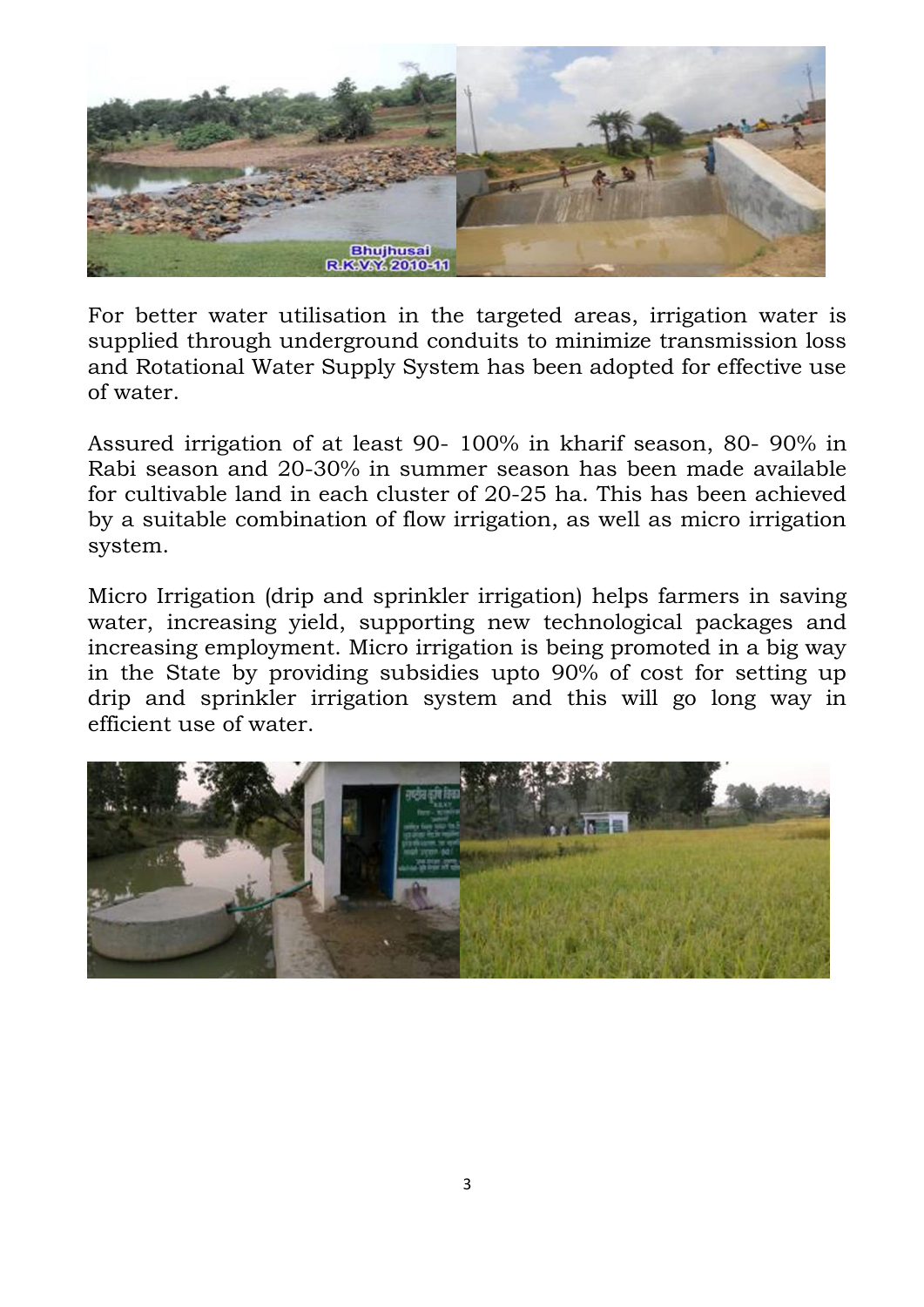

## **Outcome**

In Jharkhand 943 Birsa Pucca Check Dams (BPCD) have been constructed across the perennial streams in 2009 and 2010-11 at a total cost of Rs 89.164 crores and the cost has been met largely from RKVY. An irrigation potential of 18700 ha has been created for Kharif and Rabi crops. There used to be severe water stress during Kharif earlier. Now farmers are in a position to raise crops without interruption in areas where check dams have been constructed. In Rabi the production has enhanced by 80-90% in these areas. The cropping intensity in these areas has been enhanced by more than 200%.

## Year wise irrigational achievement from LOW COST BIRSA PUCCA CHECK DAM



Earlier, farmers used to take Paddy & Maize only during Kharif season because they were dependent on rain only. In Rabi season agriculture was almost negligible and only Rabi vegetables were grown with very low production. After construction of the check dams, not only was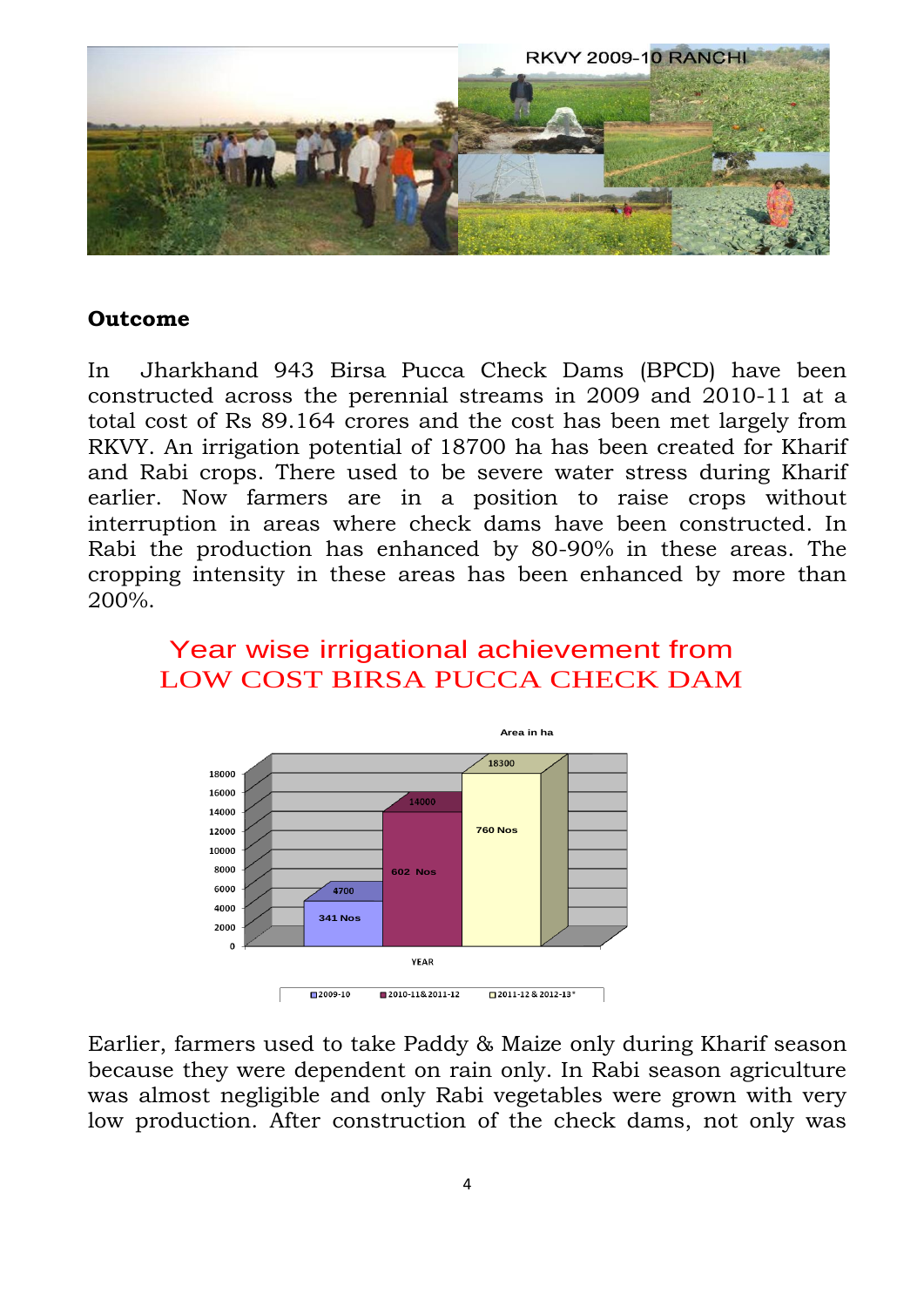paddy cultivation ensured with increased production but Rabi and summer cultivation also came into regular practice.



For example, Shri Umesh Pd. Mahto, S/o Sri. Tiku Mahto, a farmer of Village Nagwan, Block Sadar, District Hazaribagh, who has a farm of about 1 acre notched up a cropping intensity of 300% in 2009-10 by cultivating hybrid rice, maize and vegetables in kharif, wheat and vegetables in rabi and vegetables in summer after availing the benefits of assured irrigation though construction of the BPCD in his area.



Some of the farmers stated as:-

*"bl psdMSe ds cuus ls vc gesa ikuh dh fpark ugha jg x;h gS] /kku rks lqfuf'pr gks gh xbZ] vc jch vkSj xjek Hkh Hkjiwj mxk jgs gSA ¼Jh fnus'oj egrks] firk&Lo0 peu egrks] xzke&ljyk[kqnZ] iz[k.M&xksyk] ftyk&jkex<+½A*

*fcjlk iDdk psdMSe ds cuus ls igys [ksrh jke Hkjksls Fkh ij vc gekjs gkFk esa gSA¼Jh HkDrq mjkao egrks] firk&Lo0 egkchj mjkao] xzke&ukokMhg] iz[k.M&dkads] ftyk&jkaph+½A*